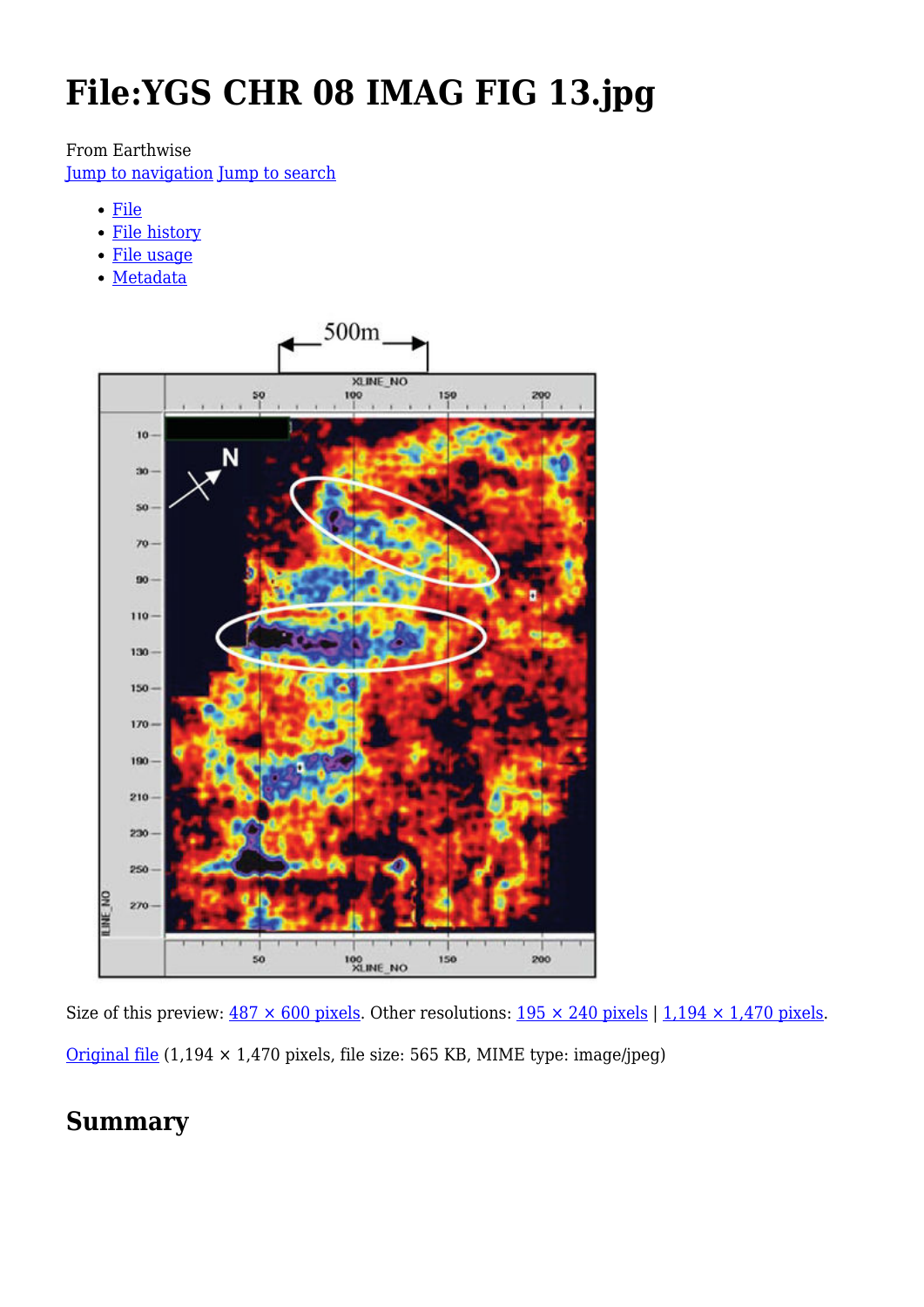|             | <b>English:</b> Figure 13 A large erosional channel system above the Parkgate Seam,<br>with a southwest to northeast flow direction, is known from mine workings at<br>Ollerton. The width of the channel system is about the same as the dataset so the<br>features indicated above may represent preferred abandonment channels. |
|-------------|------------------------------------------------------------------------------------------------------------------------------------------------------------------------------------------------------------------------------------------------------------------------------------------------------------------------------------|
| description | From: Carboniferous hydrocarbon resources: the southern North Sea and<br>surrounding onshore areas, edited by J. D. Collinson, D. J. Evans, D. W.<br>Holliday, N. S. Jones. Published as volume 7 in the Occasional Publications<br>series of the Yorkshire Geological Society, Copyright Yorkshire Geological<br>Society 2005.    |
| source      | <b>Yorkshire Geological Society</b>                                                                                                                                                                                                                                                                                                |
|             | <b>author</b> B.A. McGlen and J.H. Rippon                                                                                                                                                                                                                                                                                          |

# **Licencing**

{{subst:Custom license marker added by UW}}

#### **Copyright for images in Yorkshire Geological Society publications on Earthwise is as follows:**

Images may be reproduced free of charge for any non-commercial use in any format or medium provided it is reproduced accurately and not used in a misleading or derogatory context. Where any images on this site are being republished or copied to others, the source of the material must be identified and the copyright status acknowledged with the relevant attribution.

For all other uses of the images including commercial use please contact the Yorkshire Geological Society

#### **Further copyright information for images from specific books and attribution statements: Yorkshire rocks and landscape**

Images are Copyright Yorkshire Geological Society.

Attribution statement: Image from 'Yorkshire rocks and landscape: a field guide.' Yorkshire Geological Society 2006. [www.yorksgeolsoc.org.uk](http://www.yorksgeolsoc.org.uk)

#### **Northumbrian rocks and landscape**

Images are Copyright Karen Atkinson and Colin Scrutton.

Attribution statement: Image from 'Northumbrian rocks and landscape: a field guide.' Yorkshire Geological Society 2004. [www.yorksgeolsoc.org.uk](http://www.yorksgeolsoc.org.uk)

Carboniferous hydrocarbon resources: the southern North Sea and surrounding onshore areas Images are Copyright Yorkshire Geological Society.

Attribution statement: Image from 'Carboniferous hydrocarbon geology.' Yorkshire Geological Society 2005. [www.yorksgeolsoc.org.uk](http://www.yorksgeolsoc.org.uk)

# **File history**

Click on a date/time to view the file as it appeared at that time.



current [19:43, 11 August 2019](http://earthwise.bgs.ac.uk/images/8/81/YGS_CHR_08_IMAG_FIG_13.jpg)



(565 KB)

[Scotfot](http://earthwise.bgs.ac.uk/index.php/User:Scotfot) [\(talk](http://earthwise.bgs.ac.uk/index.php/User_talk:Scotfot) | [contribs](http://earthwise.bgs.ac.uk/index.php/Special:Contributions/Scotfot))

User created page with UploadWizard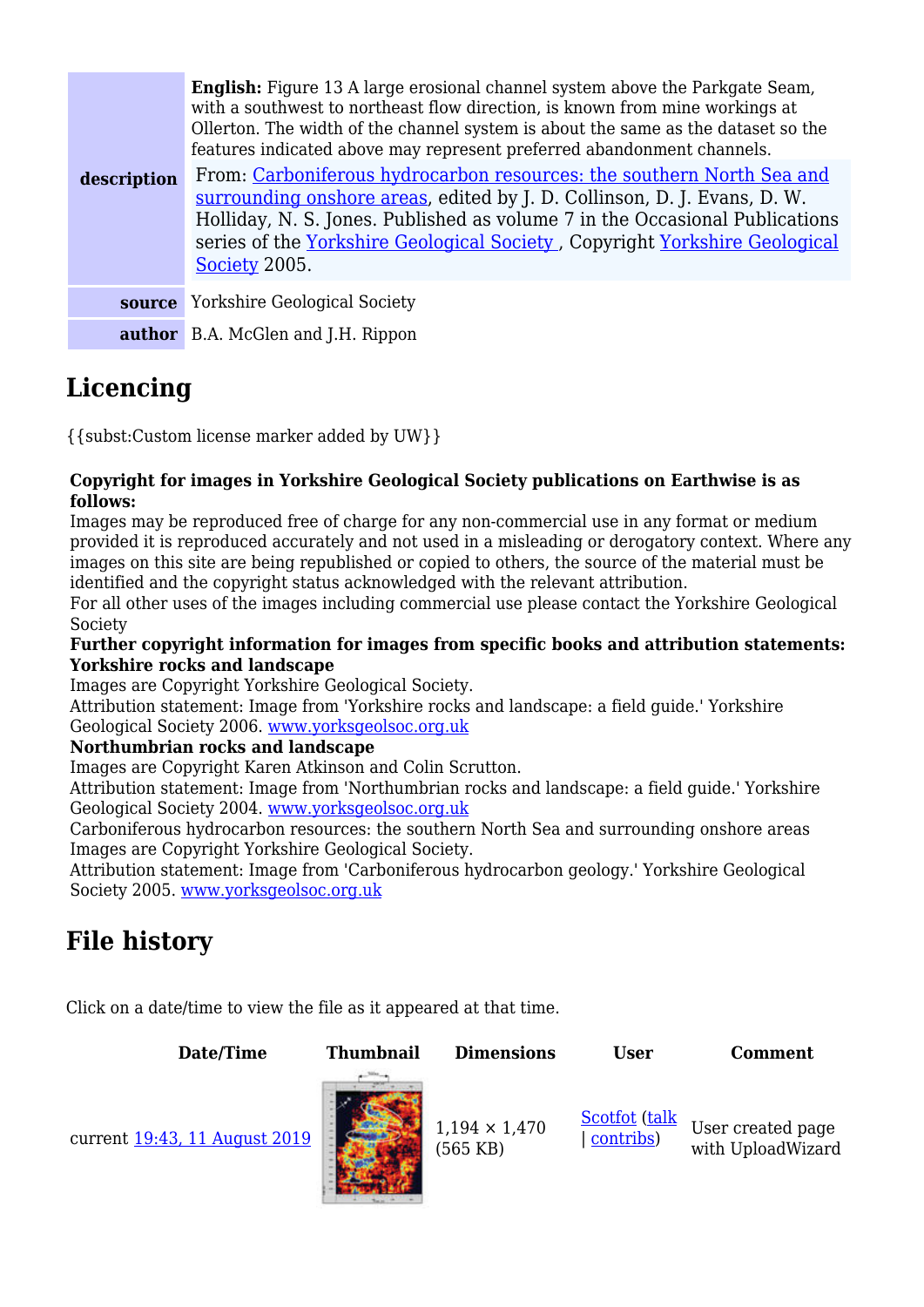You cannot overwrite this file.

# **File usage**

The following page links to this file:

• [Imaging coals with seismic reflection data for improved detection of sandstone bodies](http://earthwise.bgs.ac.uk/index.php/Imaging_coals_with_seismic_reflection_data_for_improved_detection_of_sandstone_bodies)

# **Metadata**

This file contains additional information, probably added from the digital camera or scanner used to create or digitise it.

If the file has been modified from its original state, some details may not fully reflect the modified file.

**Unique ID of original document** 252C99D54CDE63C063342D2E0C17C825

**Date and time of digitising** 17:45, 7 August 2019 File change date and time 20:25, 11 August 2019

**Date metadata was last modified** 20:25, 11 August 2019

**IIM version** 65,240

Retrieved from

'[http://earthwise.bgs.ac.uk/index.php?title=File:YGS\\_CHR\\_08\\_IMAG\\_FIG\\_13.jpg&oldid=42033'](http://earthwise.bgs.ac.uk/index.php?title=File:YGS_CHR_08_IMAG_FIG_13.jpg&oldid=42033) [Categories:](http://earthwise.bgs.ac.uk/index.php/Special:Categories)

#### [License tags](http://earthwise.bgs.ac.uk/index.php/Category:License_tags)

[Uploaded with UploadWizard](http://earthwise.bgs.ac.uk/index.php/Category:Uploaded_with_UploadWizard)

# **Navigation menu**

### **Personal tools**

- Not logged in
- [Talk](http://earthwise.bgs.ac.uk/index.php/Special:MyTalk)
- [Contributions](http://earthwise.bgs.ac.uk/index.php/Special:MyContributions)
- [Log in](http://earthwise.bgs.ac.uk/index.php?title=Special:UserLogin&returnto=File%3AYGS+CHR+08+IMAG+FIG+13.jpg&returntoquery=action%3Dmpdf)
- [Request account](http://earthwise.bgs.ac.uk/index.php/Special:RequestAccount)

### **Namespaces**

- [File](http://earthwise.bgs.ac.uk/index.php/File:YGS_CHR_08_IMAG_FIG_13.jpg)
- [Discussion](http://earthwise.bgs.ac.uk/index.php?title=File_talk:YGS_CHR_08_IMAG_FIG_13.jpg&action=edit&redlink=1)

 $\Box$